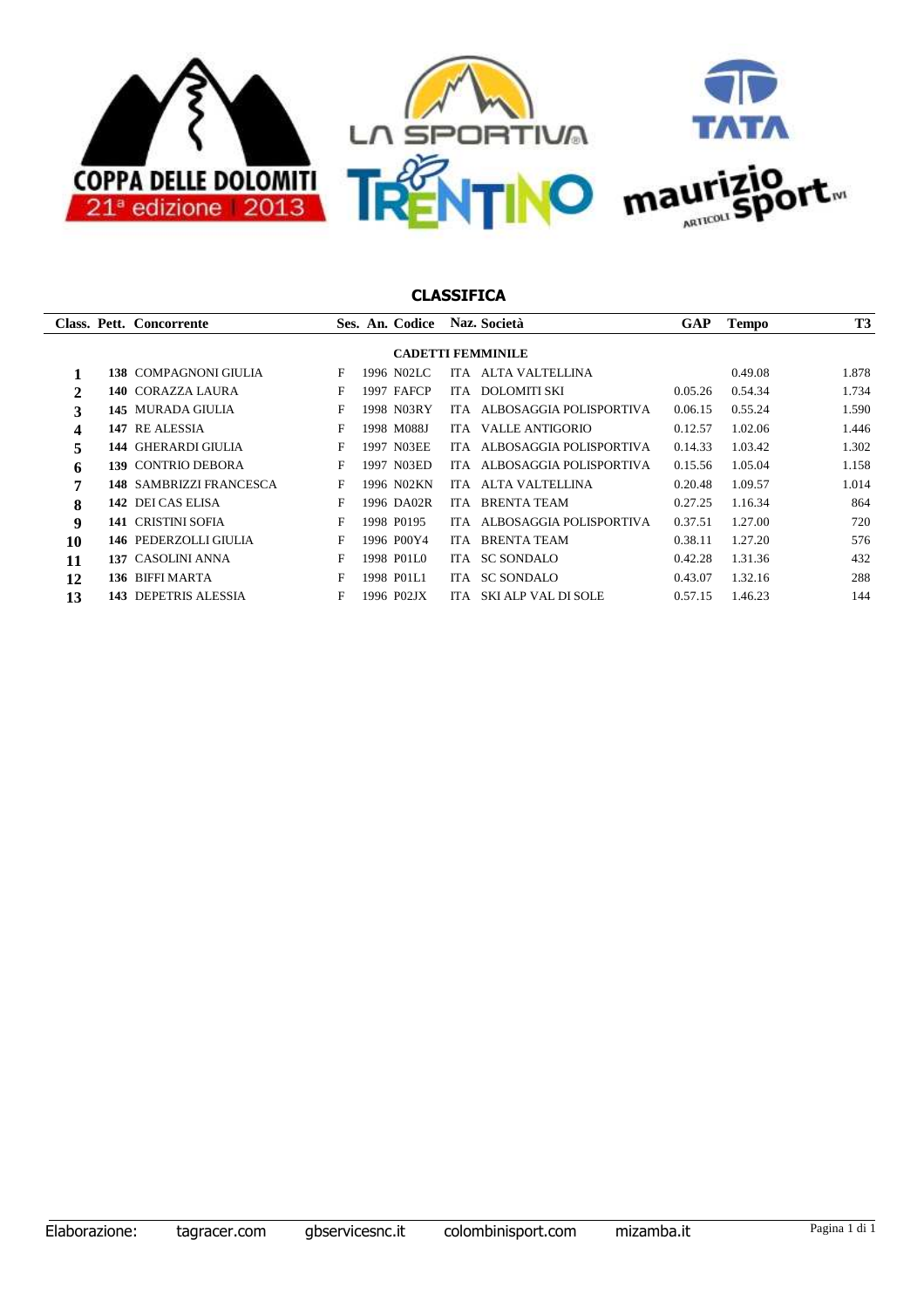



|                | Class. Pett. Concorrente     |   | Ses. An. Codice Naz. Società |                             | GAP     | <b>Tempo</b> | <b>T3</b> |
|----------------|------------------------------|---|------------------------------|-----------------------------|---------|--------------|-----------|
|                |                              |   | <b>CADETTI MASCHILE</b>      |                             |         |              |           |
| 1              | 102 MAGNINI DAVIDE           | М | 1997 A0Y5Y                   | ITA BRENTA TEAM             |         | 0.36.59      | 1.992     |
| $\overline{2}$ | <b>89 CANCLINI PIETRO</b>    | M | 1996 90FET                   | ITA ALTA VALTELLINA         | 0.02.34 | 0.39.33      | 1.932     |
| 3              | 97 GRECO ANDREA              | М | 1996 M0A0J                   | ITA SC SONDALO              | 0.03.50 | 0.40.49      | 1.866     |
| 4              | <b>84 BONAVETTI RICCARDO</b> | М | 1996 N033F                   | ITA ADAMELLO SKI            | 0.05.49 | 0.42.49      | 1.806     |
| 5              | 95 FRENA DAVID               | М | 1996 CAR7R                   | ITA BADIASPORT ASD          | 0.06.17 | 0.43.16      | 1.746     |
| 6              | 88 CAMPESTRINI OMAR          | M | 1997 C117L                   | ITA SC CIMA DODICI          | 0.06.33 | 0.43.32      | 1.680     |
| 7              | 112 VAIRETTI OSCAR           | M | 1997 N03KF                   | ITA SC VALTARTANO           | 0.06.42 | 0.43.42      | 1.620     |
| 8              | 104 MUSCETTI TOMAS           | М | 1996 M0A0M                   | ITA SC SONDALO              | 0.07.12 | 0.44.11      | 1.554     |
| 9              | 103 MARTINELLI FEDERICO      | М | 1997 DA6YV                   | ITA ALTA VALTELLINA         | 0.09.29 | 0.46.28      | 1.494     |
| 10             | 107 PETTINA' FABIO           | М | 1996 CA4HX                   | ITA CAI SCHIO 1910          | 0.09.35 | 0.46.34      | 1.434     |
| 11             | <b>85 BRIDA NICOLA</b>       | М | 1996 91L83                   | ITA BRENTA TEAM             | 0.09.39 | 0.46.38      | 1.368     |
| 12             | 96 GOTTARDELLI MATTEO        | М | 1997 CAR1Y                   | ITA CORRADO GEX             | 0.09.59 | 0.46.58      | 1.308     |
| 13             | 91 CAZZANELLI MICHELE        | М | 1997 AA8R1                   | ITA SKI VALTOURNENCHE       | 0.10.05 | 0.47.05      | 1.248     |
| 14             | 100 LOSS ENRICO              | M | 1997 NOF06                   | ITA VALDOBBIADENE           | 0.10.49 | 0.47.48      | 1.182     |
| 15             | 87 CALABRINI ALESSANDRO      | М | 1996 N03EC                   | ITA ALBOSAGGIA POLISPORTIVA | 0.11.09 | 0.48.09      | 1.122     |
| 16             | 106 PETTAVINO ERIK           | М | 1996 82AA5                   | ITA SC VALLE STURA          | 0.11.33 | 0.48.32      | 1.056     |
| 17             | <b>86 BUGNA MAURIZIO</b>     | M | 1996 N033N                   | ITA BRENTA TEAM             | 0.11.38 | 0.48.38      | 996       |
| 18             | 99 LEONARDI GABRIELE         | M | 1997 E07V8                   | ITA BRENTA TEAM             | 0.12.46 | 0.49.45      | 936       |
| 19             | 90 CAROBBIO DANIELE          | M | 1997 P011F                   | ITA SC 13 CLUSONE           | 0.13.45 | 0.50.44      | 870       |
| 20             | <b>105 PASINETTI FABIO</b>   | M | 1996 DAJDC                   | ITA PRESOLANA PORA          | 0.14.24 | 0.51.23      | 810       |
| 21             | 92 CORAZZA MATTEO            | M | 1997 D068L                   | ITA SC VALTARTANO           | 0.15.15 | 0.52.14      | 750       |
| 22             | <b>82 BERTOCCHI NICOLA</b>   | М | 1997 P011H                   | ITA SC 13 CLUSONE           | 0.16.53 | 0.53.52      | 684       |
| 23             | 94 CUEL MATTEO               | M | 1997 FAD73                   | ITA GRONLAIT ORIENT         | 0.17.25 | 0.54.24      | 624       |
| 24             | 113 ZUGNONI DAVIDE           | M | 1996 EA5KA                   | ITA SC VALTARTANO           | 0.17.40 | 0.54.40      | 558       |
| 25             | 110 SPINI LUCA               | М | 1998 P01C5                   | ITA SC VALTARTANO           | 0.18.17 | 0.55.16      | 498       |
| 26             | <b>83 BERTOLINA PATRICK</b>  | М | 1998 EA82A                   | ITA ALTA VALTELLINA         | 0.18.44 | 0.55.44      | 438       |
| 27             | 101 MAFFEI ALESSIO           | М | 1998 DA02N                   | ITA BRENTA TEAM             | 0.24.29 | 1.01.28      | 372       |
| 28             | 108 POLI SERGIO              | М | 1996 N01NW                   | ITA SC 13 CLUSONE           | 0.36.05 | 1.13.04      | 312       |
| 29             | 98 GRECO MATTEO              | М | 1998 P019H                   | ITA SC SONDALO              | 0.37.27 | 1.14.26      | 252       |
| 30             | 93 CRISTIANI LUIGI           | М | 1997 P01KZ                   | ITA SC SONDALO              | 0.37.35 | 1.14.34      | 186       |
| 31             | 81 ANDREATTA DAVIDE          | М | 1998 P00LL                   | ITA BRENTA TEAM             | 0.37.51 | 1.14.51      | 126       |
| 32             | 109 SIMONINI MATTIA          | M | 1996 P0198                   | ITA ALBOSAGGIA POLISPORTIVA | 0.51.22 | 1.28.21      | 60        |
|                | 114 BARDEA SILVIO            | M | 1996 M0A5V                   | ITA ASD LANZADA             |         | <b>DNF</b>   |           |
|                | 111 UGAZIO MARCELLO          | M | 1996 M0MLC                   | ITA VALLE ANTIGORIO         |         | DNF          |           |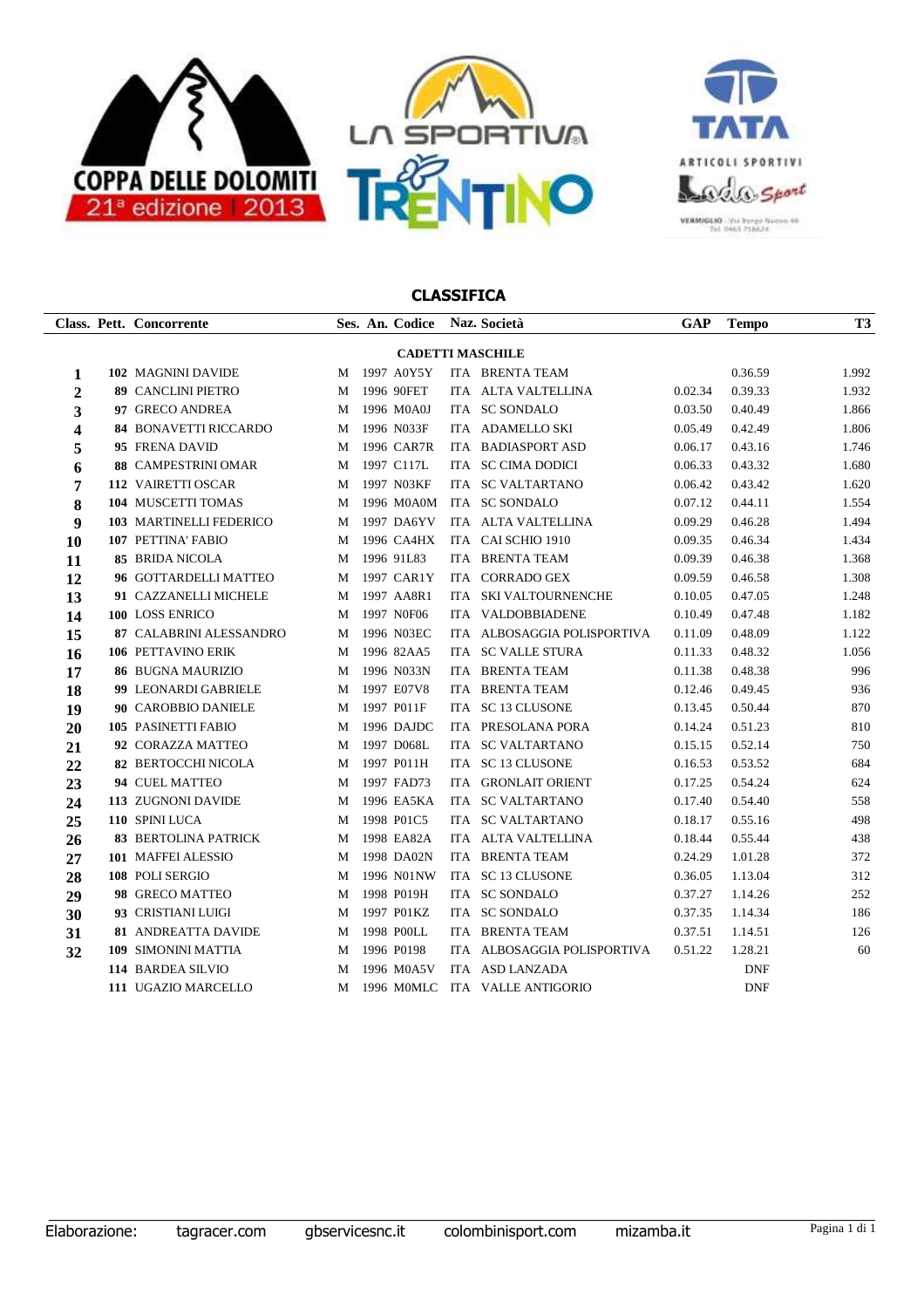



|   |                         | Class. Pett. Concorrente    |   |  | Ses. An. Codice |            | Naz. Società                | GAP     | Tempo      | <b>T3</b> |  |  |
|---|-------------------------|-----------------------------|---|--|-----------------|------------|-----------------------------|---------|------------|-----------|--|--|
|   | <b>JUNIOR FEMMINILE</b> |                             |   |  |                 |            |                             |         |            |           |  |  |
|   |                         | 128 DE SILVESTRO ALBA       | F |  | 1995 86935      |            | ITA DOLOMITI SKI            |         | 0.48.18    | 1.830     |  |  |
| 2 |                         | <b>131 MASTROTA NATALIA</b> | F |  | 1995 N028Z      |            | ITA ALTA VALTELLINA         | 0.07.40 | 0.55.59    | 1.464     |  |  |
| 3 |                         | <b>132 RODIGARI ERICA</b>   | F |  | 1995 P010Z      | <b>ITA</b> | ALTA VALTELLINA             | 0.07.56 | 0.56.14    | 1.098     |  |  |
| 4 |                         | 127 CODEGA FRANCESCA        | F |  | 1995 P0194      |            | ITA ALBOSAGGIA POLISPORTIVA | 0.31.08 | 1.19.27    | 732       |  |  |
| 5 |                         | <b>126 BULANTI PAOLA</b>    | F |  | 1995 LAN7J      |            | ITA SC VALTARTANO           | 0.40.46 | 1.29.05    | 366       |  |  |
|   |                         | 130 MARTINELLI MICHELA      | F |  | 1995 AA7FE      | ITA.       | ALTA VALTELLINA             |         | <b>DNF</b> |           |  |  |
|   |                         | 129 MAJOCCHI ARIANNA SOFIA  | F |  | 1994 62AW2      | ITA.       | ALTA VALTELLINA             |         | <b>DNF</b> |           |  |  |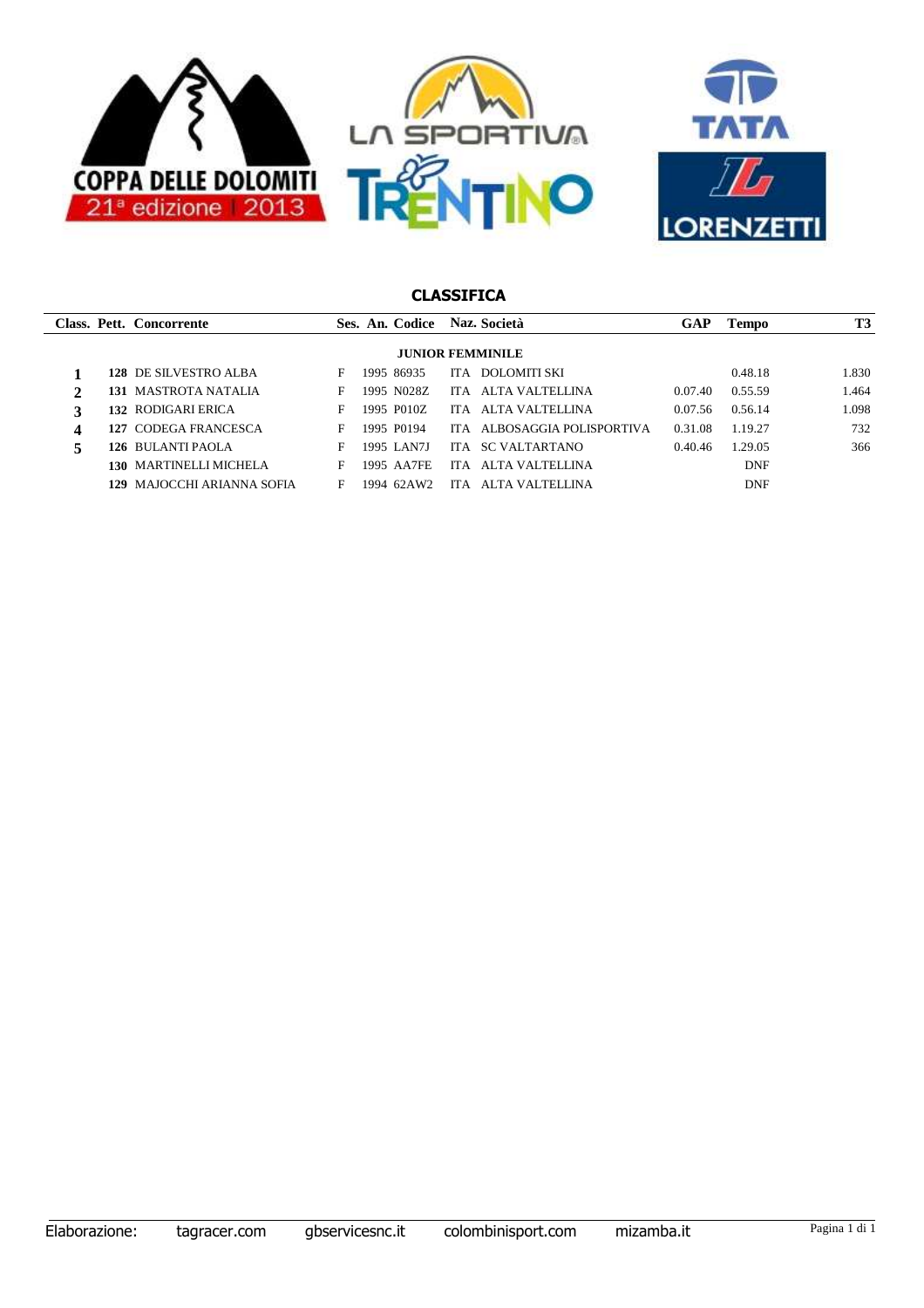



|                | Class. Pett. Concorrente                   |   | Ses. An. Codice Naz. Società |                                          | GAP                | <b>Tempo</b>       | T <sub>3</sub> |
|----------------|--------------------------------------------|---|------------------------------|------------------------------------------|--------------------|--------------------|----------------|
|                |                                            |   | <b>JUNIOR MASCHILE</b>       |                                          |                    |                    |                |
| 1              | <b>39 FAIFER LUCA</b>                      |   | M 1994 90FF2                 | ITA ALTA VALTELLINA                      |                    | 1.00.06            | 2.094          |
| $\overline{2}$ | <b>49 MAGUET NADIR</b>                     |   | M 1993 4LR8V                 | ITA CORRADO GEX                          | 0.00.33            | 1.00.39            | 2.052          |
| 3              | <b>53 NICOLINI FEDERICO</b>                |   | M 1994 HA71Y                 | ITA BRENTA TEAM                          | 0.00.40            | 1.00.46            | 2.010          |
| 4              | <b>63 STRADELLI STEFANO</b>                |   | M 1993 505N5                 | ITA CORRADO GEX                          | 0.00.47            | 1.00.54            | 1.968          |
| 5              | 54 PEDERGNANA MICHELE                      |   | M 1993 9A4CD                 | ITA ALTA VALTELLINA                      | 0.01.45            | 1.01.51            | 1.926          |
| 6              | 45 GUSMEROLI MARCO                         |   |                              | M 1993 HAVWM ITA SC VALTARTANO           | 0.02.13            | 1.02.19            | 1.878          |
| 7              | <b>56 PEDRANZINI LUIGI</b>                 |   | M 1993 72AWL                 | ITA ALTA VALTELLINA                      | 0.02.40            | 1.02.46            | 1.836          |
| 8              | 29 CIOCCARELLI ALESSANDRO                  |   | M 1993 LA6EC                 | ITA ALBOSAGGIA POLISPORTIVA              | 0.03.00            | 1.03.06            | 1.794          |
| 9              | <b>70 VANZETTA GIAN LUCA</b>               |   | M 1994 HA9LE                 | ITA ASD CAURIOL                          | 0.03.34            | 1.03.40            | 1.752          |
| 10             | <b>58 PURICELLI SIMONE</b>                 |   | M 1994 72C3R                 | ITA ALBOSAGGIA POLISPORTIVA              | 0.05.34            | 1.05.41            | 1.710          |
| 11             | <b>46 GUSMINI NORMAN</b>                   |   | M 1993 80HEW                 | ITA SC GROMO AD                          | 0.05.58            | 1.06.04            | 1.668          |
| 12             | <b>42 FERRARI MIRKO</b>                    |   | M 1993 EA7V0                 | ITA BRENTA TEAM                          | 0.06.00            | 1.06.06            | 1.626          |
| 13             | <b>73 GIANOLI EDOARDO</b>                  |   | M 1993 HAECD                 | ITA ALBOSAGGIA POLISPORTIVA              | 0.07.27            | 1.07.33            | 1.584          |
| 14             | 55 PEDRANZINI EDOARDO                      |   | M 1994 HA5R4                 | ITA ALTA VALTELLINA                      | 0.08.00            | 1.08.06            | 1.536          |
| 15             | 50 MAJ GIULIO                              |   | M 1993 6195H                 | ITA SC SCHILPARIO                        | 0.08.34            | 1.08.40            | 1.494          |
| 16             | 27 CANTONI OMAR                            |   | M 1994 72CLF                 | ITA ALTA VALTELLINA                      | 0.09.05            | 1.09.11            | 1.452          |
| 17             | <b>68 VAIRETTI SAMUELE</b>                 |   | M 1993 FACPN                 | ITA SC VALTARTANO                        | 0.09.54            | 1.10.01            | 1.410          |
| 18             | 24 BERTOLINI STEFANO                       |   | M 1994 87F8E                 | ITA BRENTA TEAM                          | 0.11.18            | 1.11.24            | 1.368          |
| 19             | <b>43 GELMI GIOVANNI</b>                   |   | M 1994 LA6FZ                 | ITA SC 13 CLUSONE                        | 0.11.19            | 1.11.25            | 1.326          |
| 20             | 33 DA PRADA STEFANO                        |   | M 1994 P01KK                 | ITA ALTA VALTELLINA                      | 0.11.28            | 1.11.34            | 1.284          |
| 21             | <b>64 TABACCHI TIZIANO</b>                 |   | M 1993 HA4X6                 | ITA DOLOMITI SKI                         | 0.12.58            | 1.13.05            | 1.242          |
| 22             | <b>47 LASTEI GIOVANNI</b>                  |   | M 1994 64CCR                 | ITA BOGN DA NIA                          | 0.13.08            | 1.13.15            | 1.194          |
| 23             | <b>41 FEDRIZZI MATTIA</b>                  |   | M 1994 DA62X                 | ITA ALPIN GO RENDEN                      | 0.14.02            | 1.14.08            | 1.152          |
| 24             | 25 BETTEGA SIMONE                          | M | 1993 85L85                   | ITA VALDOBBIADENE                        | 0.14.32            | 1.14.38            | 1.110          |
| 25             | 72 ZANGHELLINI LORENZO                     |   | M 1993 M0C9Y                 | ITA SC CIMA DODICI                       | 0.14.34            | 1.14.40            | 1.068          |
| 26             | <b>74 TAME DANILO</b>                      |   | M 1994 M0N8P                 | ITA BRENTA TEAM                          | 0.15.39            | 1.15.45            | 1.026          |
| 27             | 30 COGNEIN ENRICO                          |   | M 1995 FACN2                 | ITA CORRADO GEX                          | 0.16.47            | 1.16.53            | 984            |
| 28             | <b>61 SANNA EMANUELE</b>                   |   | M 1995 AA7Z8                 | ITA ALTA VALTELLINA                      | 0.18.41            | 1.18.47            | 942            |
| 29             | 36 DE MARTIN MICHELE                       |   | M 1993 N0ATV                 | ITA VAL VISDENDE                         | 0.18.55            | 1.19.01            | 900            |
| 30             | 67 TOPAZIO ALBERTO                         |   | M 1995 DOCYP                 | ITA SC MELEZET SSD                       | 0.20.06            | 1.20.12            | 852            |
| 31             | 21 ANTONIOLLI CLAUDIO                      |   | M 1994 87HDF                 | ITA BRENTA TEAM                          | 0.20.43            | 1.20.49            | 810            |
| 32             | 38 DELLA VEDOVA FRANCESCO                  |   |                              | M 1995 M09WA ITA ALBOSAGGIA POLISPORTIVA | 0.22.20            | 1.22.27            | 768            |
| 33             | 32 CROTTI GIANPAOLO<br>71 ZAMBOTTI DAMIANO |   | M 1994 PO1TF<br>M 1995 91FL3 | ITA ADAMELLO SKI<br>ITA BRENTA TEAM      | 0.22.40<br>0.22.48 | 1.22.46<br>1.22.55 | 726<br>684     |
| 34             | 51 MERCURIALI PIETRO                       |   |                              | M 1993 LAEXT ITA VALLE ANTIGORIO         |                    | $0.24.11$ 1.24.18  | 642            |
| 35             | 26 BOVARD ROGER                            | M | 1995 91NWV                   | ITA CORRADO GEX                          | 0.24.56            | 1.25.02            | 600            |
| 36<br>37       | <b>66 TONIATTI MATTEO</b>                  | M | 1995 9A4C3                   | ITA ALTA VALTELLINA                      | 0.26.25            | 1.26.32            | 558            |
| 38             | <b>40 FAVRE JORDI</b>                      | M | 1995 91MHV                   | ITA SC BRUSSON                           | 0.28.25            | 1.28.32            | 510            |
| 39             | 22 BACCA VALENTINO                         | M | 1995 P0HP2                   | ITA BRENTA TEAM                          | 0.28.28            | 1.28.34            | 468            |
| 40             | 28 CARRARA ODDVAR                          | M | 1994 A03RT                   | ITA SC VALSERINA                         | 0.29.57            | 1.30.04            | 426            |
| 41             | 57 POLLA ALESSANDRO                        | M | 1995 N031X                   | ITA BRENTA TEAM                          | 0.30.03            | 1.30.09            | 384            |
| 42             | 52 MEVI MICHELE                            | M | 1995 N03KD                   | ITA ALTA VALTELLINA                      | 0.31.31            | 1.31.37            | 342            |
| 43             | 59 ROSEO ROBERTO                           | M | 1995 87HP1                   | ITA BRENTA TEAM                          | 0.34.52            | 1.34.58            | 300            |
| 44             | <b>44 GIANATTI STEFANO</b>                 | M | 1993 P018W                   | ITA ALBOSAGGIA POLISPORTIVA              | 0.36.47            | 1.36.53            | 258            |
| 45             | 69 VALENTI PAOLO                           | M | 1993 49VY3                   | ITA BRENTA TEAM                          | 0.38.02            | 1.38.08            | 216            |
|                |                                            |   |                              |                                          |                    |                    |                |

Elaborazione: tagracer.com gbservicesnc.it colombinisport.com mizamba.it Pagina 1 di 2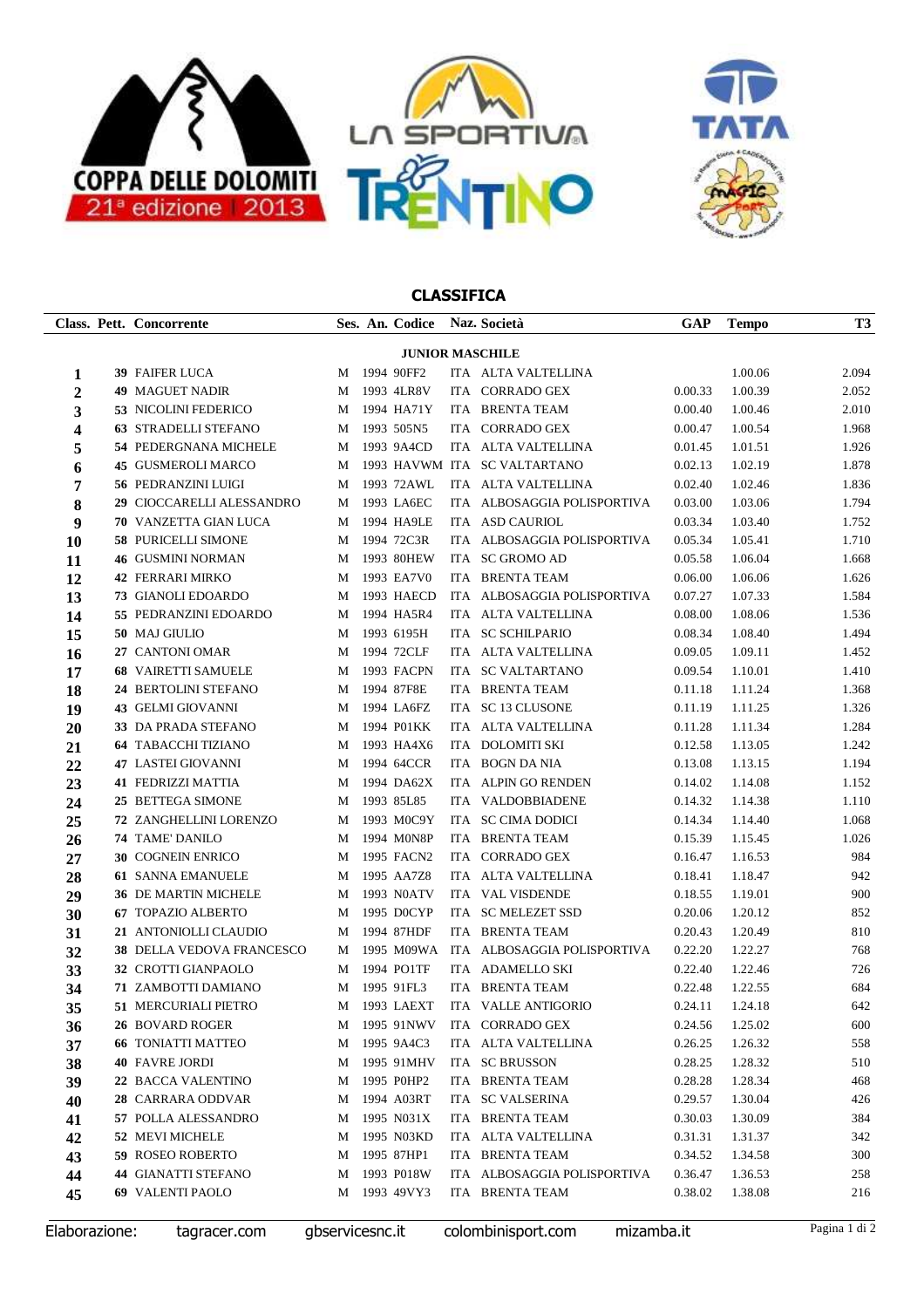



|    | Class. Pett. Concorrente   |   |      | Ses. An. Codice |      | Naz. Società            | GAP     | Tempo      | T3  |
|----|----------------------------|---|------|-----------------|------|-------------------------|---------|------------|-----|
| 46 | 23 BATTISTI ALESSANDRO     | м |      | 1994 AAKL7      | ITA. | <b>GRONLAIT ORIENT</b>  | 1.00.08 | 2.00.15    | 168 |
| 47 | 62 SPRINGHETTI GIOVANNI    | M |      | 1995 N01JN      |      | ITA BRENTA TEAM         | 1.08.12 | 2.08.18    | 126 |
|    | 34 DE GASPERI ROBERTO      | M |      | 1993 DAVAF      |      | ITA L'ARCOBALENO        |         | <b>DNF</b> |     |
|    | <b>48 LEONARDI MICHELE</b> | M |      | 1995 E07V7      | ITA. | BRENTA TEAM             |         | <b>DNF</b> |     |
|    | <b>65 TOMASI NICOLA</b>    | M |      | 1995 M09AY      | ITA. | ADAMELLO SKI            |         | <b>DNF</b> |     |
|    | 37 DEI CAS MICHELE         | м |      | 1994 81WWA      | ITA  | ALTA VALTELLINA         |         | <b>DNF</b> |     |
|    | 35 DE LORENZI MATTEO       | м |      | 1994–72CLD      | ITA. | ALTA VALTELLINA         |         | <b>DNF</b> |     |
|    | 31 COZZINI DAVIDE          | M |      | 1994 85AVH      | ITA. | <b>BRENTA TEAM</b>      |         | <b>DNF</b> |     |
|    | <b>60 ROVIDA GIACOMO</b>   | M | 1993 | P025V           | IT A | ALBOSAGGIA POLISPORTIVA |         | <b>DNF</b> |     |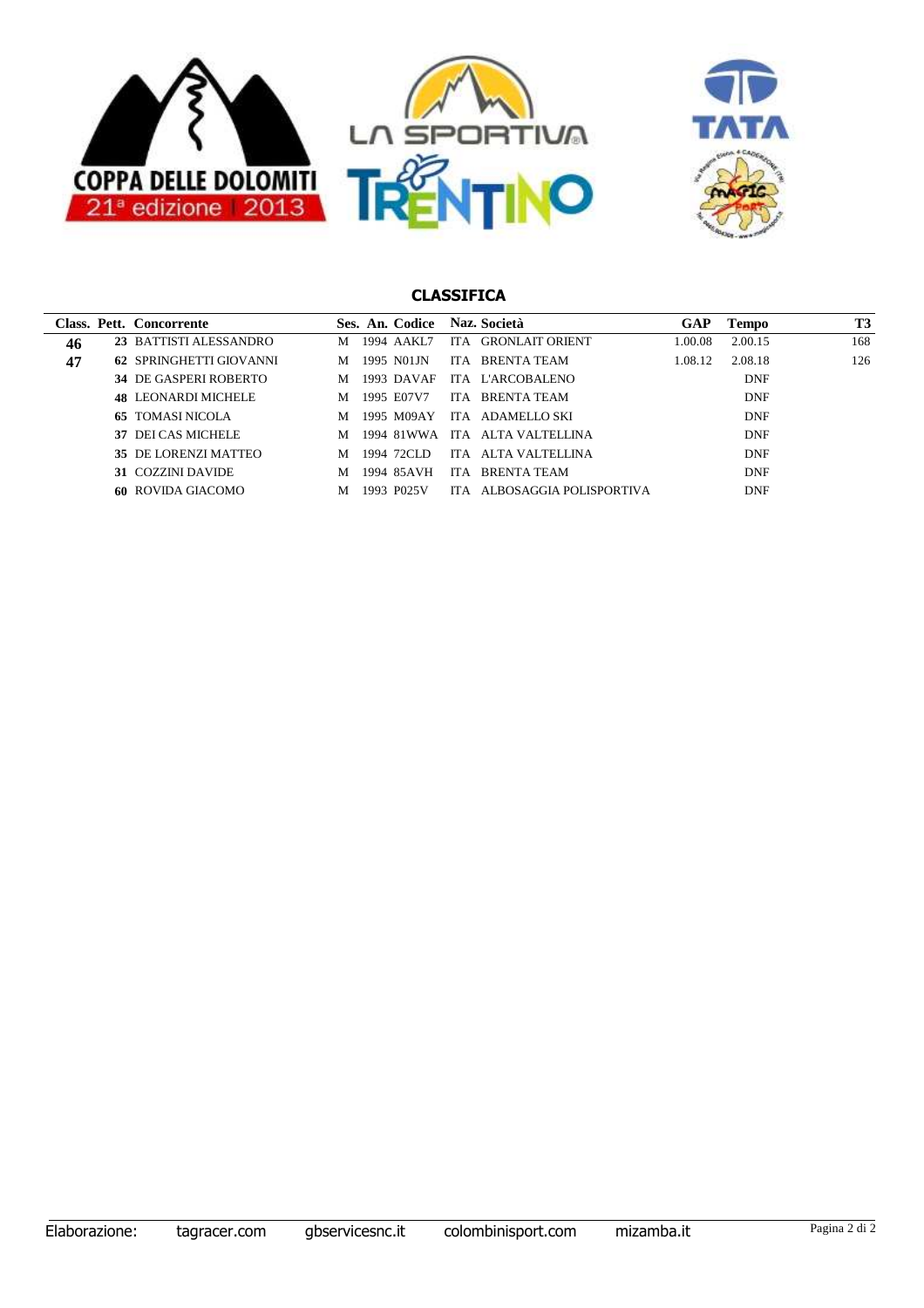

|                         | Class. Pett. Concorrente  |    |  | Ses. An. Codice Naz. Società |  |                    | GAP     | Tempo   | T3    |  |
|-------------------------|---------------------------|----|--|------------------------------|--|--------------------|---------|---------|-------|--|
| <b>ESPOIR FEMMINILE</b> |                           |    |  |                              |  |                    |         |         |       |  |
|                         | 122 CAZZANELLI ALESSANDRA | F  |  | 1992 3PXYM                   |  | ITA CORRADO GEX    |         | 0.46.45 | 1.818 |  |
|                         | 123 VINANTE MARTA         | H. |  | 1990 49V2V                   |  | ITA US CORNACCI    | 0.10.24 | 0.57.09 | 1.212 |  |
|                         | 121 CASARI STEFANIA       | н  |  | 1992 64E8D                   |  | ITA VALLE DELLAGHI | 0.14.05 | 1.00.50 | 606   |  |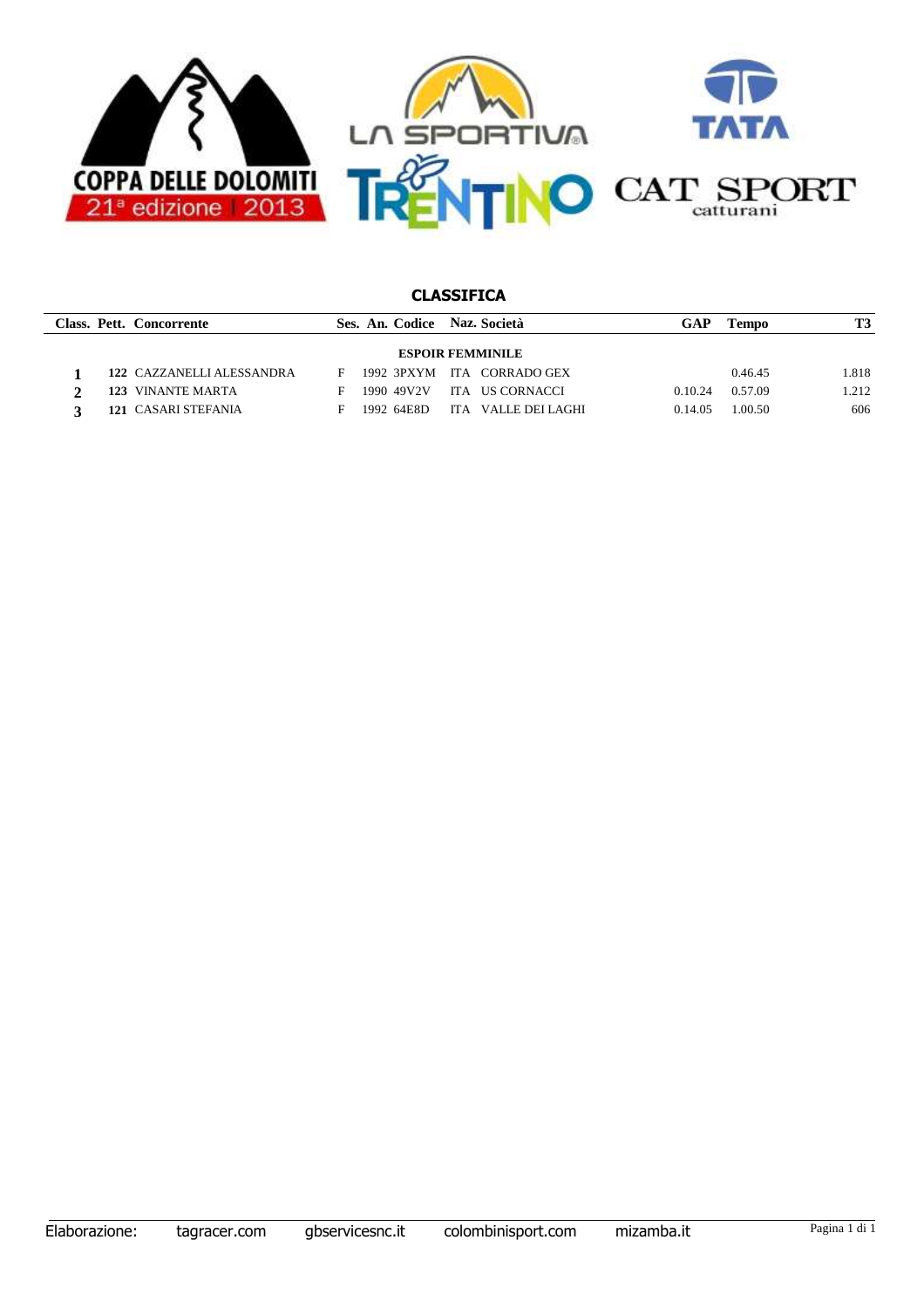



|    |                        | Class. Pett. Concorrente    |   | Ses. An. Codice   |            | Naz. Società            | <b>GAP</b> | <b>Tempo</b> | <b>T3</b> |  |  |  |
|----|------------------------|-----------------------------|---|-------------------|------------|-------------------------|------------|--------------|-----------|--|--|--|
|    | <b>ESPOIR MASCHILE</b> |                             |   |                   |            |                         |            |              |           |  |  |  |
|    |                        | 1 BOSCACCI MICHELE          | M | 1990 A0932        | <b>ITA</b> | ALBOSAGGIA POLISPORTIVA |            | 1.11.15      | 1.860     |  |  |  |
| 2  |                        | 12 POLI PAOLO               | M | 1990 LAW4K        | ITA        | <b>SC VALGANDINO</b>    | 0.08.19    | 1.19.34      | 1.674     |  |  |  |
| 3  |                        | <b>15 VARESCO CHRISTIAN</b> | M | 1990 M0FW7        | ITA        | US CORNACCI             | 0.10.03    | 1.21.18      | 1.488     |  |  |  |
| 4  |                        | <b>6 DARIOLI MAURO</b>      | M | 1990 AAEPZ        | ITA -      | <b>SC BOGNANCO</b>      | 0.10.54    | 1.22.10      | 1.302     |  |  |  |
| 5  |                        | <b>10 FEDRIZZI GABRIELE</b> | M | 1992 LAA8J        | ITA.       | SKI ALP VAL DI SOLE     | 0.12.54    | 1.24.09      | 1.116     |  |  |  |
| 6  |                        | <b>5 CURTONI FILIPPO</b>    | M | 1990 92649        | ITA        | <b>SC VALTARTANO</b>    | 0.13.03    | 1.24.18      | 930       |  |  |  |
| 7  |                        | 3 BIANCHI FILIPPO           | M | 1990 NO1JL        |            | ITA BRENTA TEAM         | 0.17.00    | 1.28.15      | 744       |  |  |  |
| 8  |                        | <b>9 DOLCI ANDREA</b>       | M | 1990 N02MN        | <b>ITA</b> | <b>SC VALGANDINO</b>    | 0.17.10    | 1.28.25      | 558       |  |  |  |
| 9  |                        | 11 GIUDICI MARCO            | M | 1991 HAT1C        | ITA.       | ALTA VALTELLINA         | 0.26.33    | 1.37.48      | 372       |  |  |  |
| 10 |                        | 2 BALDASSARI IVAN           | M | <b>1992 HARVV</b> | <b>ITA</b> | <b>BRENTA TEAM</b>      | 1.09.27    | 2.20.42      | 186       |  |  |  |
|    |                        | <b>14 SERINI ALESSANDRO</b> | M | 1991 LAACW        | ITA.       | <b>ADAMELLO SKI</b>     |            | <b>DNF</b>   |           |  |  |  |
|    |                        | 13 SALVADORI LUCA           | M | 1991 6294P        | ITA.       | ALTA VALTELLINA         |            | <b>DNF</b>   |           |  |  |  |
|    |                        | 8 DEI CAS FEDERICO          | M | 1991 P01Y2        | ITA.       | ALTA VALTELLINA         |            | <b>DNF</b>   |           |  |  |  |
|    |                        | <b>4 BONETTI STEFANO</b>    | M | M02VL<br>1991     | ITA.       | ALTA VALTELLINA         |            | <b>DNF</b>   |           |  |  |  |
|    |                        | 7 DE FILIPPO ANTONIO        | M | 1992 64TYW        | ITA.       | <b>US ALDO MORO</b>     |            | <b>DNF</b>   |           |  |  |  |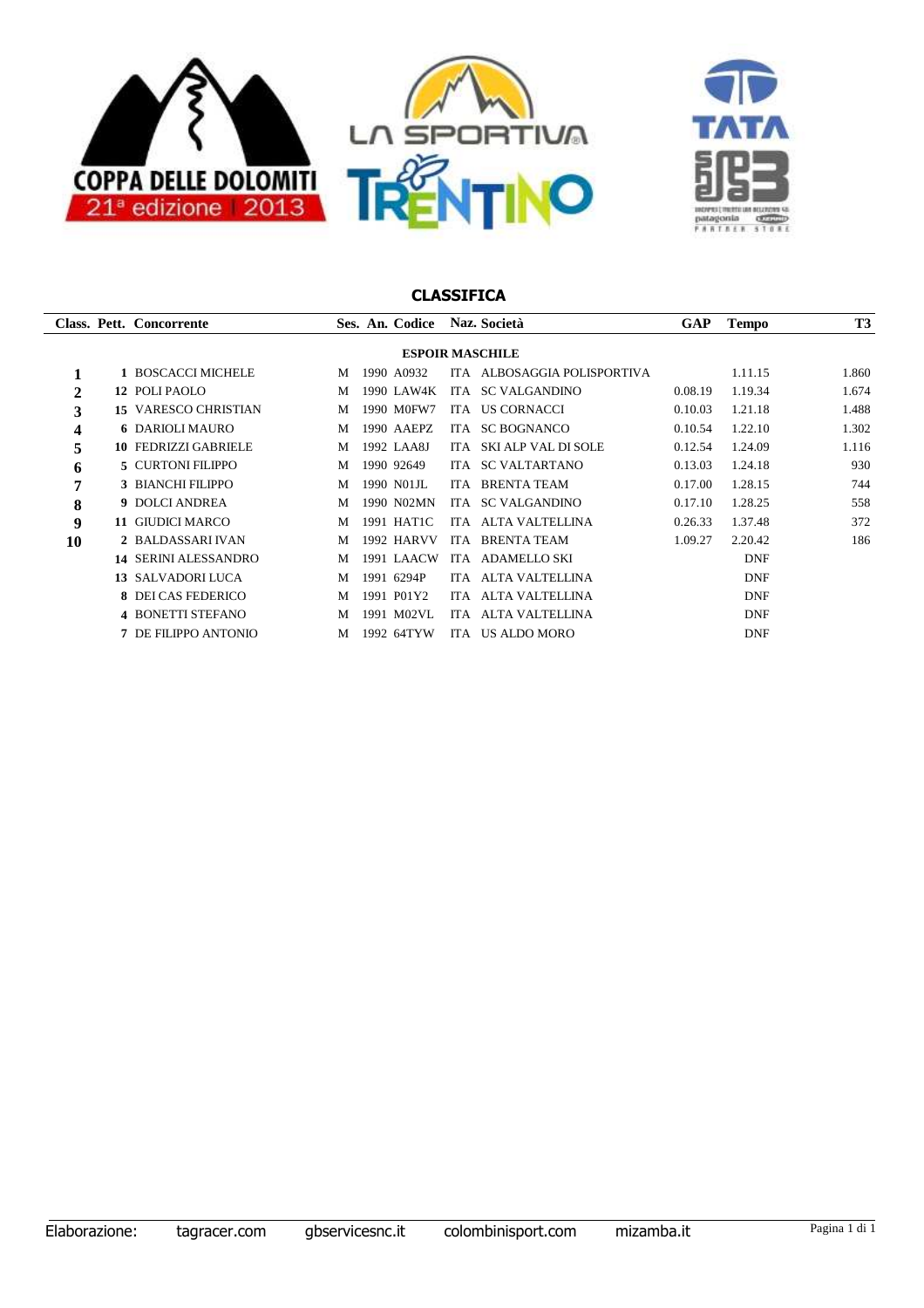



### **RIEPILOGO SOCIETA'**

|    | <b>Società</b>                | Nr. Concorrenti         |                    | <b>Società</b>            | Punt             |
|----|-------------------------------|-------------------------|--------------------|---------------------------|------------------|
|    | 1 BRENTA TEAM                 | 21                      |                    | 1 ALTA VALTELLINA         | 649              |
|    | 2 ALTA VALTELLINA             | 17                      |                    | 2 ALBOSAGGIA POLISPORTIVA | 421              |
|    | 3 ALBOSAGGIA POLISPORTIVA     | 13                      |                    | 3 BRENTA TEAM             | 383              |
|    | 4 SC VALTARTANO               | 8                       |                    | 4 CORRADO GEX             | 257              |
|    | 5 SC SONDALO                  | $\,6\,$                 |                    | 5 SC VALTARTANO           | 198              |
|    | 6 CORRADO GEX                 | $\,6\,$                 |                    | 6 DOLOMITI SKI            | 190              |
|    | 7 SC 13 CLUSONE               | $\overline{\mathbf{4}}$ |                    | 7 SC SONDALO              | 141              |
|    | 8 DOLOMITI SKI                | 3                       |                    | 8 US CORNACCI             | 140              |
|    | 9 SKI ALP VAL DI SOLE         | $\overline{2}$          |                    | 9 SC VALGANDINO           | 112              |
|    | 10 GRONLAIT ORIENT            | $\overline{2}$          |                    | 10 SKI ALP VAL DI SOLE    | 65               |
|    | 11 US CORNACCI                | $\overline{2}$          |                    | 11 VALLE DEI LAGHI        | 60               |
|    | 12 VALDOBBIADENE              | $\overline{2}$          |                    | 12 VALLE ANTIGORIO        | 51               |
|    | 13 SC CIMA DODICI             | $\overline{2}$          |                    | 13 ADAMELLO SKI           | 51               |
|    | 14 SC VALGANDINO              | $\overline{2}$          |                    | 14 SC BOGNANCO            | 50               |
|    | 15 VALLE ANTIGORIO            | $\overline{2}$          |                    | 15 SC CIMA DODICI         | 46               |
|    | 16 ADAMELLO SKI               | $\overline{2}$          |                    | 16 BADIASPORT ASD         | 45               |
|    | 17 ASD CAURIOL                | $\mathbf{1}$            |                    | 17 SC 13 CLUSONE          | 36               |
|    | 18 BOGN DA NIA                | 1                       |                    | 18 ASD CAURIOL            | 29               |
|    | 19 VALLE DEI LAGHI            | 1                       |                    | 19 CAI SCHIO 1910         | 26               |
|    | 20 ALPIN GO RENDEN            | 1                       |                    | 20 VALDOBBIADENE          | 25               |
|    | 21 BADIASPORT ASD             |                         |                    | 21 SC GROMO AD            | 24               |
|    | 22 SC GROMO AD                |                         |                    | 22 SKI VALTOURNENCHE      | 20               |
|    | 23 PRESOLANA PORA             |                         |                    | 23 SC SCHILPARIO          | 16               |
|    | 24 SC BOGNANCO                |                         |                    | 24 SC VALLE STURA         | 15               |
|    | 25 SC BRUSSON                 |                         |                    | 25 PRESOLANA PORA         | 11               |
|    | 26 SC SCHILPARIO              |                         |                    | 26 GRONLAIT ORIENT        | $\boldsymbol{9}$ |
|    | 27 SC VALLE STURA             |                         |                    | 27 BOGN DA NIA            | $\boldsymbol{9}$ |
|    | 28 SC VALSERINA               |                         |                    | 28 ALPIN GO RENDEN        | $\bf 8$          |
|    | 29 SKI VALTOURNENCHE          | 1                       |                    | 29 VAL VISDENDE           | $\overline{2}$   |
|    | 30 SC MELEZET SSD             | 1                       |                    | 30 SC VALSERINA           | $\mathbf 1$      |
|    | 31 VAL VISDENDE               | 1                       |                    | 31 SC MELEZET SSD         | $\mathbf 1$      |
|    | 32 CAI SCHIO 1910             | 1                       |                    | 32 SC BRUSSON             | 1                |
|    |                               |                         |                    |                           |                  |
|    | Società                       | <b>Punti T3</b>         |                    |                           |                  |
| 1  | ALTA VALTELLINA               | 21.660                  |                    |                           |                  |
| 2  | <b>BRENTA TEAM</b>            | 17.178                  |                    |                           |                  |
| 3  | ALBOSAGGIA POLISPORTIVA       | 14.658                  |                    |                           |                  |
| 4  | <b>CORRADO GEX</b>            | 8.730                   |                    |                           |                  |
| 5  | <b>SC VALTARTANO</b>          | 8.010                   |                    |                           |                  |
| 6  | <b>DOLOMITI SKI</b>           | 4.806                   |                    |                           |                  |
| 7  | <b>SC SONDALO</b>             | 4.578                   |                    |                           |                  |
| 8  | SC 13 CLUSONE                 | 3.192                   |                    |                           |                  |
| 9  | <b>SC CIMA DODICI</b>         | 2.748                   |                    |                           |                  |
| 10 | <b>US CORNACCI</b>            | 2.700                   |                    |                           |                  |
| 11 | <b>ADAMELLO SKI</b>           | 2.532                   |                    |                           |                  |
| 12 | VALDOBBIADENE                 | 2.292                   |                    |                           |                  |
| 13 | <b>SC VALGANDINO</b>          | 2.232                   |                    |                           |                  |
|    | Elaborazione:<br>tagracer.com | gbservicesnc.it         | colombinisport.com | mizamba.it                | Pagina 1 di 2    |